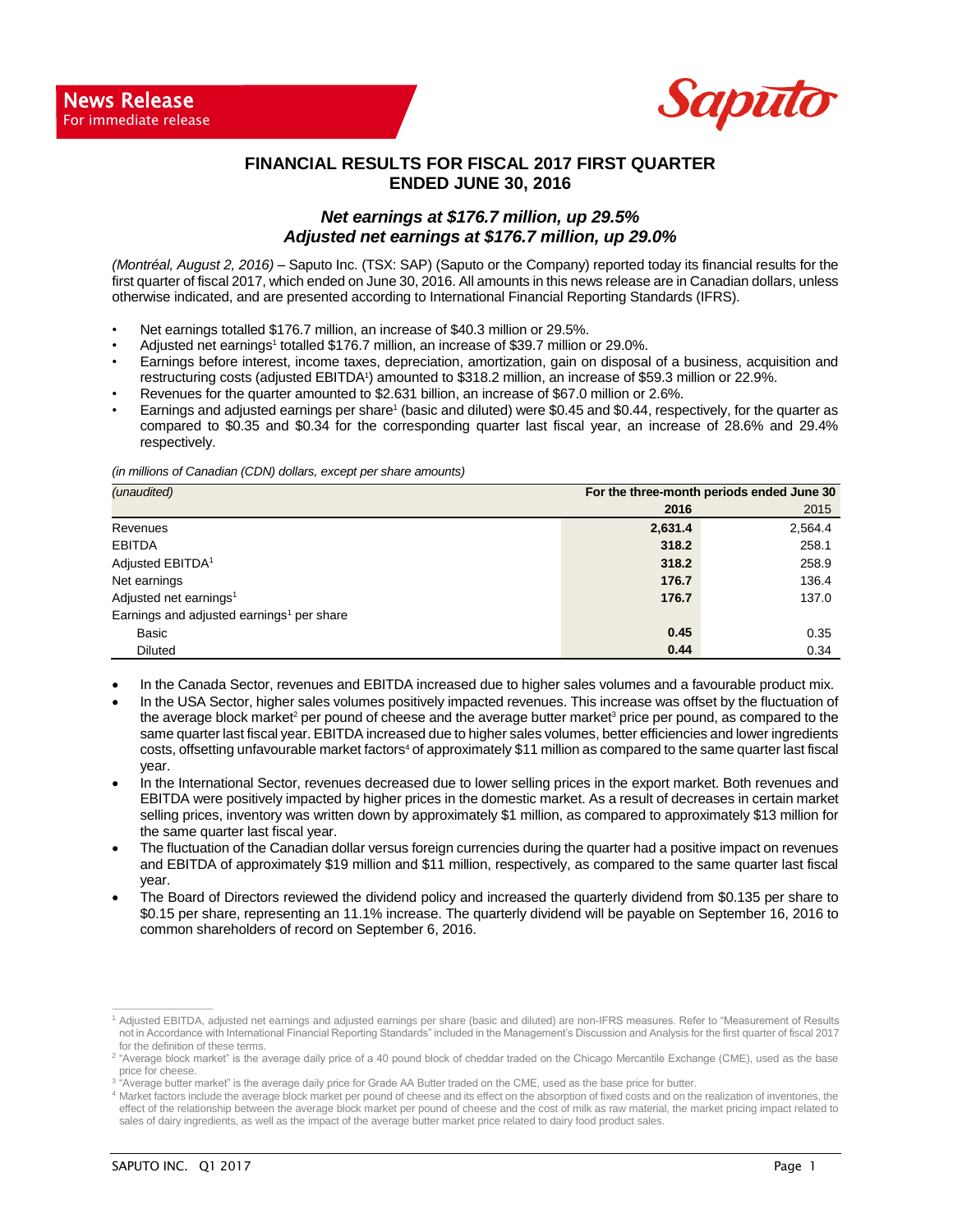#### **Additional Information**

For more information on the first quarter results of fiscal 2017, reference is made to the condensed interim consolidated financial statements, the notes thereto and to the Management's Discussion and Analysis for the first quarter of fiscal 2017. These documents can be obtained on SEDAR at [www.sedar.com](http://www.sedar.com/) and in the "Investors and Media" section of the Company's website, at [www.saputo.com.](http://www.saputo.com/)

#### **Conference Call**

A conference call to discuss the fiscal 2017 first quarter results will be held on Tuesday, August 2, 2016 at 1:00 p.m. Eastern Daylight Time. To participate in the conference call, dial 1-877-256-6033. To ensure your participation, please dial in approximately five minutes before the call.

To listen to this call on the Web, please ente[r http://www.gowebcasting.com/7740](http://www.gowebcasting.com/7740) in your Web browser.

For those unable to participate, a replay of the conference will be available until 11:59 p.m., Tuesday, August 9, 2016. To access the replay, dial 1-800-558-5253, ID number 21814513. A webcast will also be archived on [www.saputo.com,](http://www.saputo.com/) in the "Investors and Media" section, under News Releases.

#### **About Saputo**

Saputo produces, markets, and distributes a wide array of dairy products of the utmost quality, including cheese, fluid milk, extended shelf-life milk and cream products, cultured products and dairy ingredients. Saputo is one of the top ten dairy processors in the world, the largest cheese manufacturer and the leading fluid milk and cream processor in Canada, the third largest dairy processor in Argentina, and the fourth largest in Australia. In the US, Saputo ranks among the top three cheese producers and is one of the largest producers of extended shelf-life and cultured dairy products. Our products are sold in several countries under well-known brand names such as *Saputo*, *Alexis de Portneuf*, *Armstrong*, *COON*, *Cracker Barrel*\*, *Dairyland*, *DairyStar*, *Friendship Dairies*, *Frigo Cheese Heads*, *La Paulina*, *Milk2Go/Lait's Go*, *Neilson*, *Nutrilait*, *Scotsburn*\*, *Stella*, *Sungold*, *Treasure Cave* and *Woolwich Dairy*. Saputo Inc. is a publicly traded company and its shares are listed on the Toronto Stock Exchange under the symbol "SAP".

\*Trademark used under licence.

- 30 -

**Media Inquiries** 514-328-3141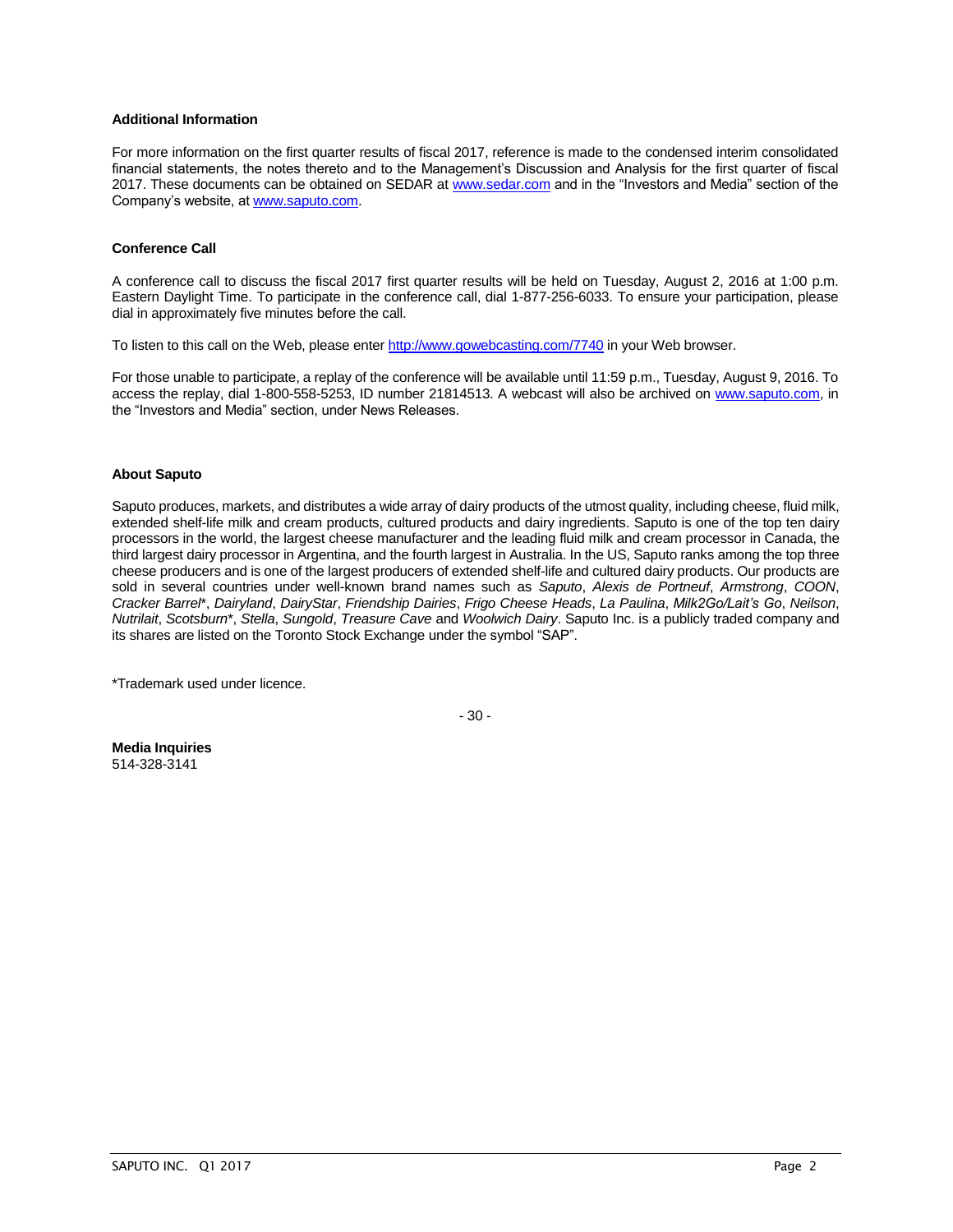# **CAUTION REGARDING FORWARD-LOOKING STATEMENTS**

This news release contains forward-looking statements within the meaning of securities laws. These statements are based, among other things, on Saputo's assumptions, expectations, estimates, objectives, plans and intentions as of the date hereof regarding projected revenues and expenses, the economic, industry, competitive and regulatory environments in which the Company operates or which could affect its activities, its ability to attract and retain customers and consumers, as well as the availability and cost of milk and other raw materials and energy supplies, its operating costs and the pricing of its finished products on the various markets in which it carries on business.

These forward-looking statements include, among others, statements with respect to the Company's short and medium term objectives, outlook, business projects and strategies to achieve those objectives, as well as statements with respect to the Company's beliefs, plans, objectives and expectations. The words "may", "should", "will", "would", "believe", "plan", "expect", "intend", "anticipate", "estimate", "foresee", "objective", "continue", "propose" or "target", or the negative of these terms or variations of them, the use of conditional tense or words and expressions of similar nature, are intended to identify forward-looking statements.

By their nature, forward-looking statements are subject to a number of inherent risks and uncertainties. Actual results could differ materially from the conclusion, forecast or projection stated in such forward-looking statements. As a result, the Company cannot guarantee that any forward-looking statements will materialize. Assumptions, expectations and estimates made in the preparation of forward-looking statements and risks that could cause actual results to differ materially from current expectations are discussed in the Company's materials filed with the Canadian securities regulatory authorities from time to time, including the "Risks and Uncertainties" section of the Management's Discussion and Analysis included in the Company's 2016 Annual Report.

Forward-looking statements are based on Management's current estimates, expectations and assumptions, which Management believes are reasonable as of the date hereof, and, accordingly, are subject to changes after such date. You should not place undue importance on forward-looking statements and should not rely upon this information as of any other date.

Except as required under applicable securities legislation, Saputo does not undertake to update or revise these forwardlooking statements, whether written or verbal, that may be made from time to time by itself or on its behalf, whether as a result of new information, future events or otherwise.

# **OPERATING RESULTS**

**Consolidated revenues** for the quarter ended June 30, 2016 totalled \$2.631 billion, an increase of approximately \$67.0 million or 2.6%, as compared to \$2.564 billion for the corresponding quarter last fiscal year. The increase is mainly due to higher sales volumes and the inclusion of revenues from the companies forming Woolwich Dairy (Woolwich Acquisition) acquired on October 5, 2015. This increase was partially offset by the fluctuation of the average block market per pound of cheese and the average butter market price per pound, compared to the same quarter last fiscal year, decreasing revenues by approximately \$59 million. Lower international selling prices of cheese and dairy ingredients, as compared to the corresponding quarter last fiscal year, negatively affected revenues. Moreover, the fluctuation of the Canadian dollar versus foreign currencies increased revenues by approximately \$19 million.

**Consolidated adjusted EBITDA** for the first quarter of fiscal 2017 totalled \$318.2 million, an increase of \$59.3 million or 22.9% in comparison to \$258.9 million for the same quarter last fiscal year. The increase is due to higher sales volumes, lower ingredients costs, lower warehousing and logistical costs, as well as an increase in operational efficiencies. Also, the inclusion of the Woolwich Acquisition and the acquisition of the everyday cheese business of Lion-Dairy & Drinks Pty Ltd (EDC Acquisition), completed in May 2015, positively impacted EBITDA. This increase was partially offset by higher administrative expenses and lower international selling prices of cheese and dairy ingredients without a similar decline in the cost of milk as raw material. Market factors in the US negatively affected EBITDA by approximately \$11 million. As a result of decreases in certain market selling prices, inventory was written down by approximately \$1 million, as compared to approximately \$13 million for the same quarter last fiscal year. Also, the fluctuation of the Canadian dollar versus foreign currencies had a favourable impact on EBITDA of approximately \$11 million, as compared to the same quarter last fiscal year.

## **OTHER CONSOLIDATED RESULT ITEMS**

**Depreciation and amortization** for the first quarter of fiscal 2017 totalled \$49.3 million, an increase of \$3.9 million, in comparison to \$45.4 million for the same quarter last fiscal year. This increase is mainly attributed to the fluctuation of the Canadian dollar versus foreign currencies, as well as additions to property, plant and equipment, increasing the depreciable base.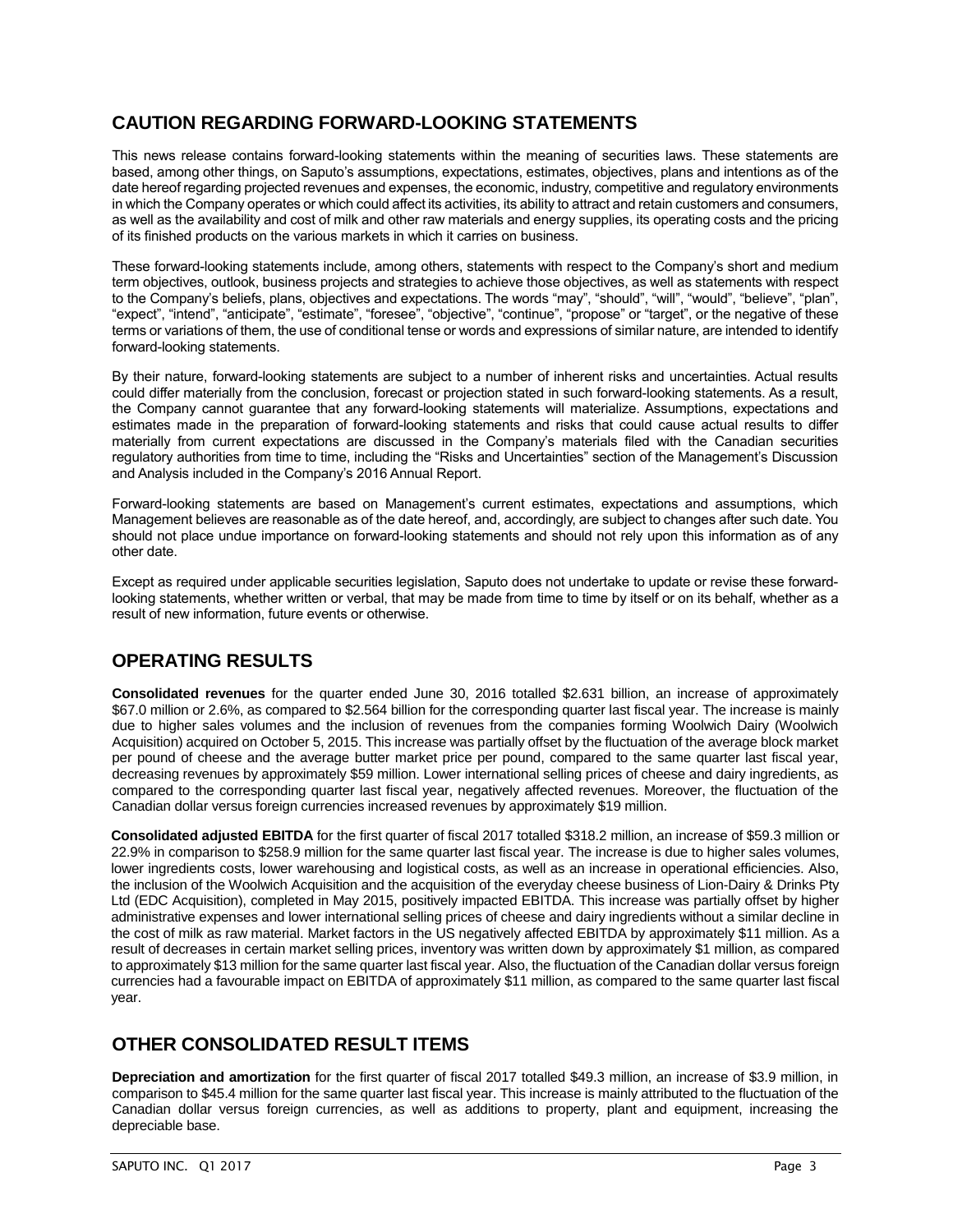**Net interest expense** for the three month-period ended June 30, 2016 decreased by \$4.0 million in comparison to the same period last fiscal year. The decrease is mainly attributed to lower level of debt denominated in Argentine peso which bears high interest rate.

**Income taxes** for the first quarter of fiscal 2017 totalled \$79.5 million, reflecting an effective tax rate of 31.0% compared to 30.4% for the same quarter last fiscal year. The income tax rate varies and could increase or decrease based on the amount and source of taxable income, amendments to tax legislations and income tax rates, changes in assumptions, as well as estimates used for tax assets and liabilities by the Company and its affiliates.

**Net earnings** totalled \$176.7 million for the quarter ended June 30, 2016, as compared to \$136.4 million for the same quarter last fiscal year.

**Adjusted net earnings** totalled \$176.7 million for the quarter ended June 30, 2016, as compared to \$137.0 million for the same quarter last fiscal year.

# **SELECTED QUARTERLY FINANCIAL INFORMATION**

*(in millions of CDN dollars, except per share amounts)*

| <b>Fiscal years</b>                         | 2017           |                | 2016           |         |                |         | 2015           |         |
|---------------------------------------------|----------------|----------------|----------------|---------|----------------|---------|----------------|---------|
|                                             | Q <sub>1</sub> | Q <sub>4</sub> | Q <sub>3</sub> | Q2      | Q <sub>1</sub> | Q4      | Q <sub>3</sub> | Q2      |
| Revenues                                    | 2,631.4        | 2,734.0        | 2,901.0        | 2,792.1 | 2,564.4        | 2,513.8 | 2,821.8        | 2,701.3 |
| Adjusted EBITDA <sup>1</sup>                | 318.2          | 313.1          | 320.4          | 281.7   | 258.9          | 232.0   | 278.7          | 282.1   |
| Net earnings                                | 176.7          | 141.2          | 175.2          | 148.6   | 136.4          | 157.4   | 154.6          | 155.6   |
| Gain on disposal of a business <sup>2</sup> |                |                |                |         |                | (25.9)  |                |         |
| Acquisition costs <sup>2</sup>              | -              | 0.5            | 0.2            | 1.1     | 0.6            | 0.5     |                |         |
| Restructuring costs <sup>2</sup>            | -              | 23.1           |                |         |                | (4.7)   |                |         |
| Adjusted net earnings <sup>1</sup>          | 176.7          | 164.8          | 175.4          | 149.7   | 137.0          | 127.3   | 154.6          | 155.6   |
| Attributable to:                            |                |                |                |         |                |         |                |         |
| Shareholders of Saputo Inc.                 | 176.5          | 165.0          | 174.7          | 149.0   | 137.9          | 126.3   | 152.6          | 154.3   |
| Non-controlling interest                    | 0.2            | (0.2)          | 0.7            | 0.7     | (0.9)          | 1.0     | 2.0            | 1.3     |
|                                             | 176.7          | 164.8          | 175.4          | 149.7   | 137.0          | 127.3   | 154.6          | 155.6   |
| Earnings per share $3$                      |                |                |                |         |                |         |                |         |
| Basic                                       | 0.45           | 0.36           | 0.44           | 0.38    | 0.35           | 0.40    | 0.39           | 0.39    |
| <b>Diluted</b>                              | 0.44           | 0.36           | 0.44           | 0.37    | 0.34           | 0.39    | 0.38           | 0.39    |
| Adjusted earnings per share <sup>1, 3</sup> |                |                |                |         |                |         |                |         |
| Basic                                       | 0.45           | 0.42           | 0.45           | 0.38    | 0.35           | 0.32    | 0.39           | 0.39    |
| <b>Diluted</b>                              | 0.44           | 0.41           | 0.44           | 0.38    | 0.34           | 0.32    | 0.38           | 0.39    |

<sup>1</sup> Adjusted EBITDA, adjusted net earnings and adjusted earnings per share (basic and diluted) are non-IFRS measures. Refer to the section "Measurement of Results not in Accordance with International Financial Reporting Standards" included in the Management's Discussion and Analysis for the first quarter of fiscal 2017 for the definition of these terms.

<sup>2</sup> Net of income taxes.

<sup>3</sup> Per share data prior to September 30, 2014 has been adjusted for a stock dividend of one common share per each issued and outstanding common share, which was paid on September 29, 2014 and had the same effect as a two-for-one stock split of the Company's outstanding common shares.

## *Consolidated selected factors positively (negatively) affecting EBITDA*

*(in millions of CDN dollars)*

| <b>Fiscal years</b>                       | 2017           | 2016 |     |                          |      |  |
|-------------------------------------------|----------------|------|-----|--------------------------|------|--|
|                                           | Q <sub>1</sub> | Q4   | Q3  | Q <sub>2</sub>           | Ő.   |  |
| Market factors <sup>1, 2</sup>            | (11)           |      | (4) | (37)                     |      |  |
| Inventory write-down                      | (1)            | (5)  |     | $\overline{\phantom{m}}$ | (13) |  |
| Foreign currency exchange <sup>1, 3</sup> | 11             | 15   | 29  | 27                       | 15   |  |

 $1$  As compared to the same quarter of the last fiscal year.

<sup>2</sup> Market factors include the average block market per pound of cheese and its effect on the absorption of fixed costs and on the realization of inventories, the effect of the relationship between the average block market per pound of cheese and the cost of milk as raw material, the market pricing impact related to sales of dairy ingredients, as well as the impact of the average butter market price related to dairy food product sales.

<sup>3</sup> Foreign currency exchange includes effect on EBITDA of conversion of US dollars, Australian dollars and Argentine pesos to Canadian dollars.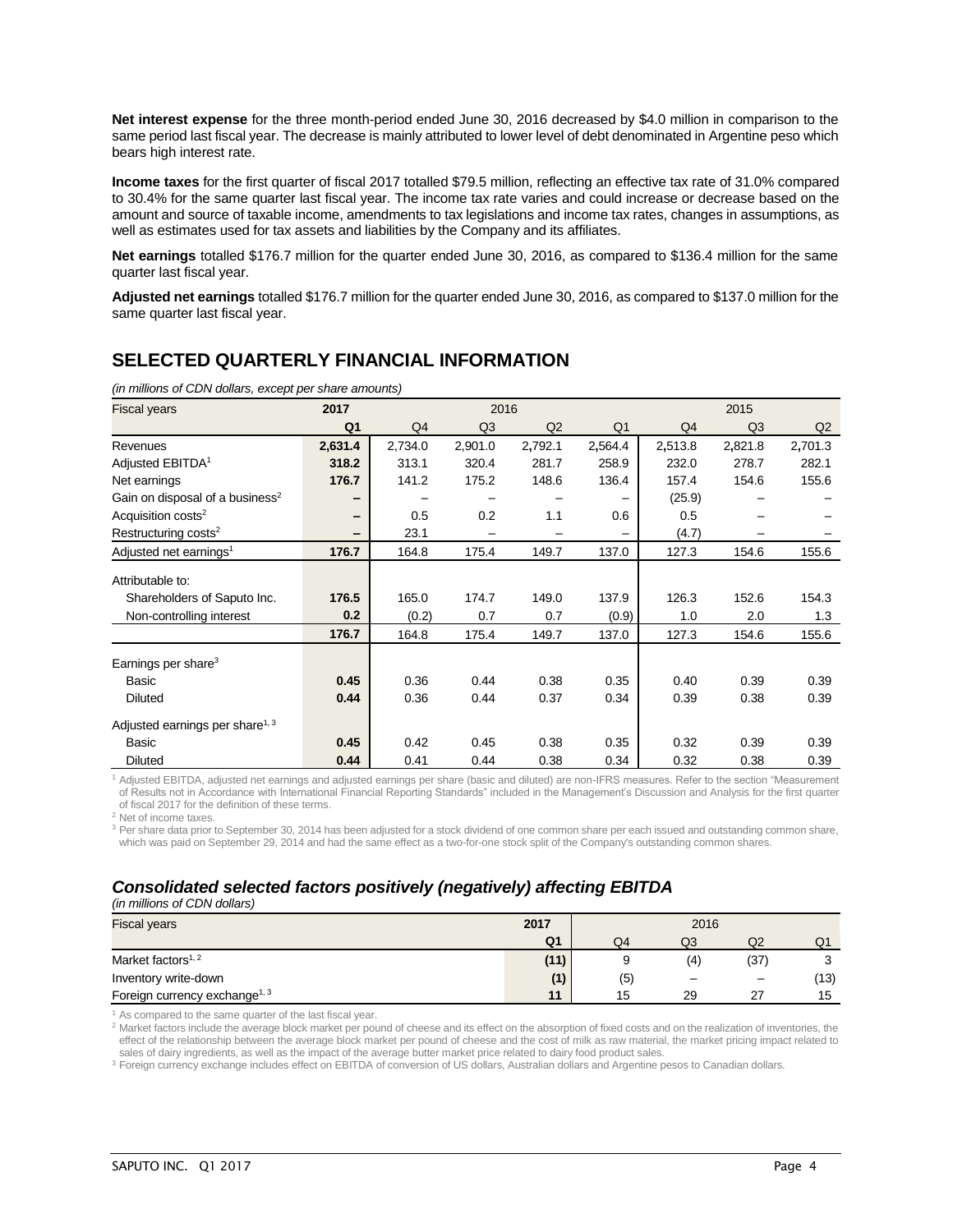## **INFORMATION BY SECTOR**

### **Canada Sector**

| <b>Fiscal years</b> | 2017           | 2016  |       |                |       |  |
|---------------------|----------------|-------|-------|----------------|-------|--|
|                     | Q <sub>1</sub> | Q4    | Q3    | Q <sub>2</sub> | Q1    |  |
| Revenues            | 979.1          | 932.8 | 992.7 | 958.5          | 917.5 |  |
| <b>EBITDA</b>       | 112.3          | 108.5 | 107.5 | 99.4           | 98.1  |  |

The Canada Sector consists of the Dairy Division (Canada).

## **USA Sector**

| (in millions of CDN dollars) |         |         |         |         |         |  |
|------------------------------|---------|---------|---------|---------|---------|--|
| <b>Fiscal years</b>          | 2017    | 2016    |         |         |         |  |
|                              | Q1      | Q4      | Q3      | Q2      | Q1      |  |
| Revenues                     | 1,348.5 | 1.449.3 | 1.574.9 | 1,459.2 | 1,303.3 |  |
| <b>EBITDA</b>                | 187.5   | 191.0   | 190.1   | 172.7   | 171.7   |  |

## *Selected factors positively (negatively) affecting EBITDA*

*(in millions of CDN dollars)* 

| <b>Fiscal years</b>               | 2017           | 2016 |     |        |    |  |
|-----------------------------------|----------------|------|-----|--------|----|--|
|                                   | Q <sub>1</sub> | Q4   | Q3  | Q2     | U. |  |
| Market factors <sup>1, 2</sup>    | (11)           |      | (4) | (37)   |    |  |
| US currency exchange <sup>1</sup> |                | 15   | 25  | $\sim$ | 15 |  |

<sup>1</sup> As compared to same quarter of previous fiscal year.

2 Market factors include the average block market per pound of cheese and its effect on the absorption of fixed costs and on the realization of inventories, the effect on the relationship between the average block market per pound of cheese and the cost of milk as raw material, the market pricing impact related to sales of dairy ingredients, as well as the impact of the average butter market price related to dairy food product sales.

### *Other pertinent information*

*(in US dollars, except for average exchange rate)* 

| <b>Fiscal years</b>                                      | 2017           | 2016  |       |       |       |  |
|----------------------------------------------------------|----------------|-------|-------|-------|-------|--|
|                                                          | Q <sub>1</sub> | Q4    | Q3    | Q2    | Q1    |  |
| Average block market per pound of cheese                 | 1.412          | 1.479 | 1.582 | 1.679 | 1.642 |  |
| Closing block price per pound of cheese <sup>1</sup>     | 1.660          | 1.460 | 1.508 | 1.670 | 1.620 |  |
| Average butter market price per pound                    | 2.125          | 2.055 | 2.562 | 2.243 | 1.877 |  |
| Closing butter market price per pound <sup>2</sup>       | 2.350          | 1.955 | 2.080 | 2.510 | 1.918 |  |
| Average whey market price per pound <sup>3</sup>         | 0.241          | 0.247 | 0.226 | 0.309 | 0.430 |  |
| Spread <sup>4</sup>                                      | 0.125          | 0.128 | 0.152 | 0.120 | 0.078 |  |
| US average exchange rate to Canadian dollar <sup>5</sup> | 1.288          | 1.371 | 1.333 | 1.309 | 1.229 |  |

<sup>1</sup> Closing block price is the price of a 40 pound block of cheddar traded on the Chicago Mercantile Exchange (CME) on the last business day of each quarter.

<sup>2</sup> Closing butter market price is the price for Grade AA Butter traded on the CME, on the last business day of each quarter.

<sup>3</sup> Average whey market price is based on Dairy Market News published information.

<sup>4</sup> Spread is the average block market per pound of cheese less the result of the average cost per hundredweight of Class III and/or Class 4b milk price divided by 10.<br><sup>5</sup> Based on Bank of Canada published information.

The USA Sector consists of the Cheese Division (USA) and the Dairy Foods Division (USA).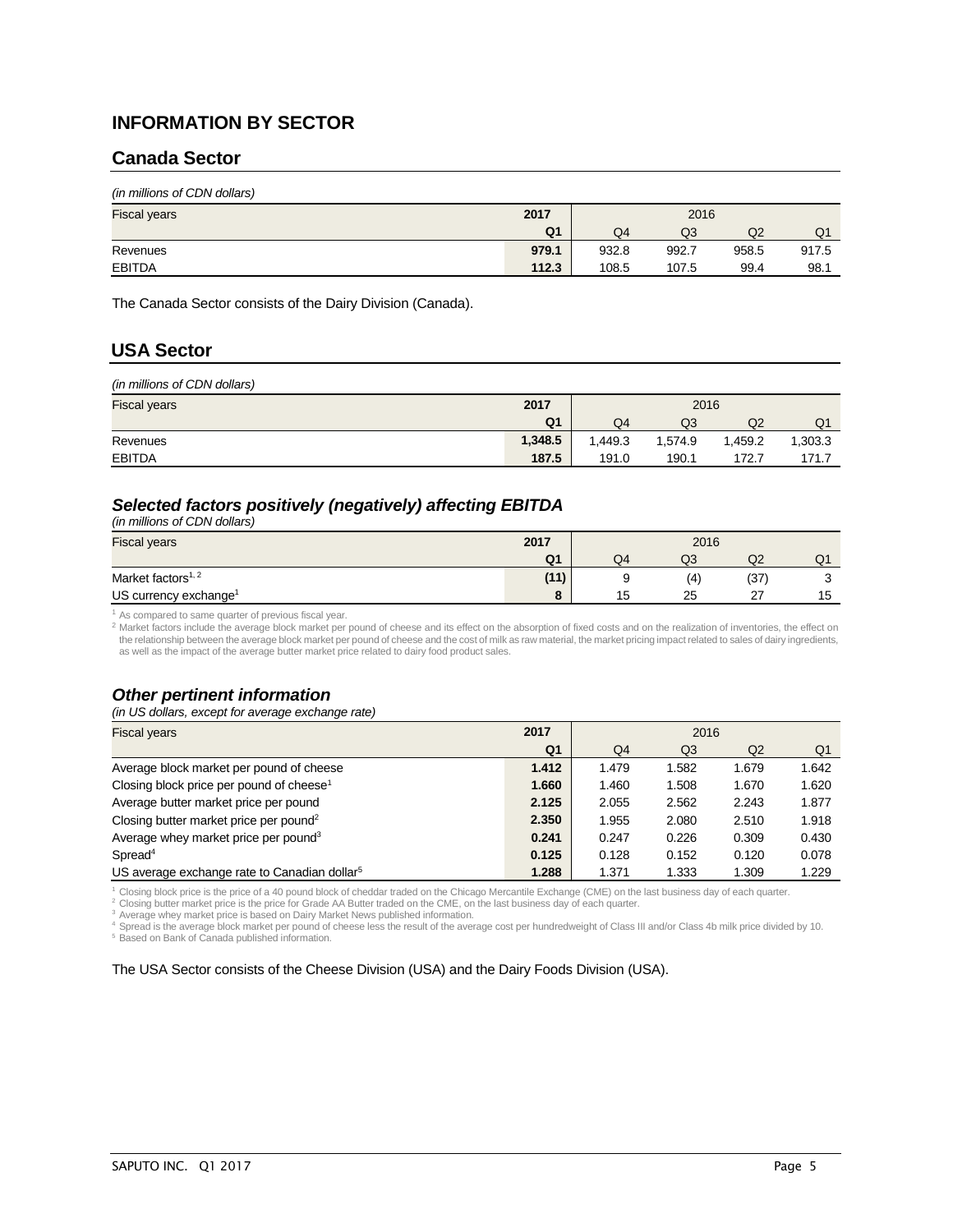### **International Sector**

| (in millions of CDN dollars) |                |       |       |       |        |  |  |
|------------------------------|----------------|-------|-------|-------|--------|--|--|
| <b>Fiscal years</b>          | 2017<br>2016   |       |       |       |        |  |  |
|                              | Q <sub>1</sub> | Q4    | Q3    | Q2    | Q1     |  |  |
| Revenues                     | 303.8          | 351.9 | 333.4 | 374.4 | 343.6  |  |  |
| <b>EBITDA</b>                | 18.4           | 13.6  | 22.8  | 9.6   | (10.9) |  |  |

### *Selected factors positively (negatively) affecting EBITDA*

*(in millions of CDN dollars)* 

| <b>Fiscal years</b>                    | 2017           | 2016 |    |                          |    |  |
|----------------------------------------|----------------|------|----|--------------------------|----|--|
|                                        | Q <sub>1</sub> | Q4   | Q3 | wz                       | w  |  |
| Inventory write-down                   | $\overline{A}$ | (5)  |    |                          | 13 |  |
| Foreign currency exchange <sup>1</sup> | ◠<br>$\sim$    |      |    | $\overline{\phantom{m}}$ |    |  |

<sup>1</sup> As compared to same quarter of previous fiscal year.

The International Sector consists of the Dairy Division (Argentina), the Dairy Division (Australia) and the Dairy Ingredients Division. The Dairy Ingredients Division includes national and export ingredients sales from the North American divisions, as well as cheese exports from these same divisions.

# **OUTLOOK**

In Canada, the competitive market which existed in fiscal 2016 is anticipated to continue in fiscal 2017 and remains a Company challenge. Additionally, dairy ingredient markets have declined since the last half of fiscal 2015 and are expected to remain low throughout the first nine months of fiscal 2017. In order to mitigate downward margin pressures, stagnant growth and competitive market conditions, the Company will continue to focus on reviewing overall activities to improve its operational efficiency. As such, the Company previously announced the closure of three plants: Sydney (Nova Scotia), Princeville (Quebec) and Ottawa (Ontario). These closures are scheduled in June 2016, August 2016 and December 2017 respectively. The closure of the plant in Sydney was completed as planned. The Division continues to leverage its operational flexibility to enhance profitability, in addition to maintaining cost control.

Innovation has always been a priority, enabling the Company to offer products that meet consumer needs. Accordingly, additional resources have been allocated to product innovation, allowing us to continue to forge and secure long-term relationships with both customers and consumers.

In the Cheese Division (USA), depressed selling prices on the international dairy ingredient market are expected to put downward pressure on margins and the Company will continue to focus on increasing efficiencies, as well as controlling costs in order to mitigate their impact on EBITDA. The international dairy ingredient market price has declined since the last half of fiscal 2015 and these prices are anticipated to remain low throughout the first nine-months of fiscal 2017.

The Company completed the implementation of its business management model within the Dairy Foods Division (USA), including various measures aimed at being a low-cost producer. The Dairy Foods Division (USA) continues to focus on optimization and maximizing investment in its existing network in order to benefit from new capabilities in production and enable future growth in bringing new products to market. The Company will keep investing to support capacity, and aim to further strengthen its competitive cost position.

The Woolwich Acquisition enables the Company to increase its presence in the specialty cheese category in North America. The Company will also evaluate potential synergies and focus on improving and expanding product offerings to all customers.